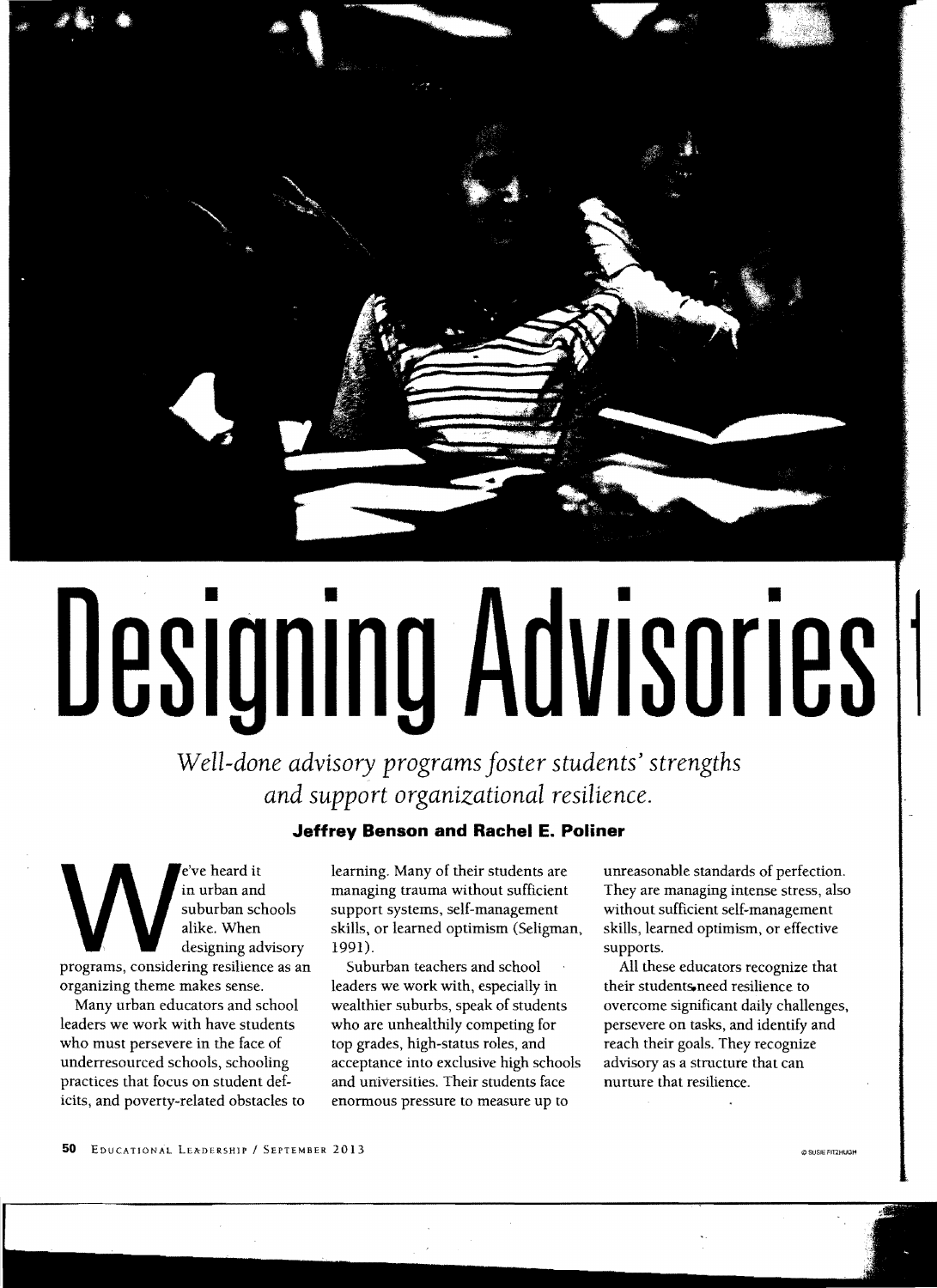### **What Does An Advisory Do?**

In an advisory program, students meet regularly with a small group of peers and an advisor over multiple years; such programs give every student a mentor. Advisory groups can include activities or discussions, but they aren't academic classes. Advisoradvisee interactions are low-pressure and supportive. Advisories build community; they promote academic success, social-emotional learning, and postsecondary planning; and they can support the community when tragedies occur.

### **Elements of Effective Advisories**

We've helped schools implement new advisory programs or diagnose struggling ones using the "advisory

design puzzle" from *The Advisory Guide: Designing and Implementing Effective Advisory Programs* in *Secondary Schools* (Poliner & Miller Lieber, 2004). The puzzle has nine components: goals, content, materials, groupings, schedule, advisor's role, professional development, assessment, and links to school mission and context. These design elements are our reference when schools tell us they've "tried advisory, and it didn't work."

When we asked staff members at one school how long they tried advisory, we found they'd cut the program after 18 months, professional development had been voluntary and short-lived, and they didn't have mechanisms to collect feedback and adjust as needed. When

•

dust themselves off, consider what they could do better, forgive their mistakes, and try again. We need to hold the same expectations for adults and school programs.

students stumble, we want them to

Here's what these nine elements might look like in a school that wants its advisory program to focus on resilience.

### *The Advisor Role*

Implementing an advisory program calls for a stretch of the traditional teacher's role to focus not primarily on content, but rather on the kids themselves. An effective advisory session might have activities, discussions, and routines--familiar territory to teachers--but they are tied to an aspect of youth development or community building. It's not surprising that many new advisors feel awkward.

We've heard some advisors describe their awkwardness in the new role as if it were a permanent state and therefore a program flaw. Other advisors alter the plans so activities are more like

**When a school takes time for advisory, it gives the message that knowing and supporting kids are at the center of its mission.** 

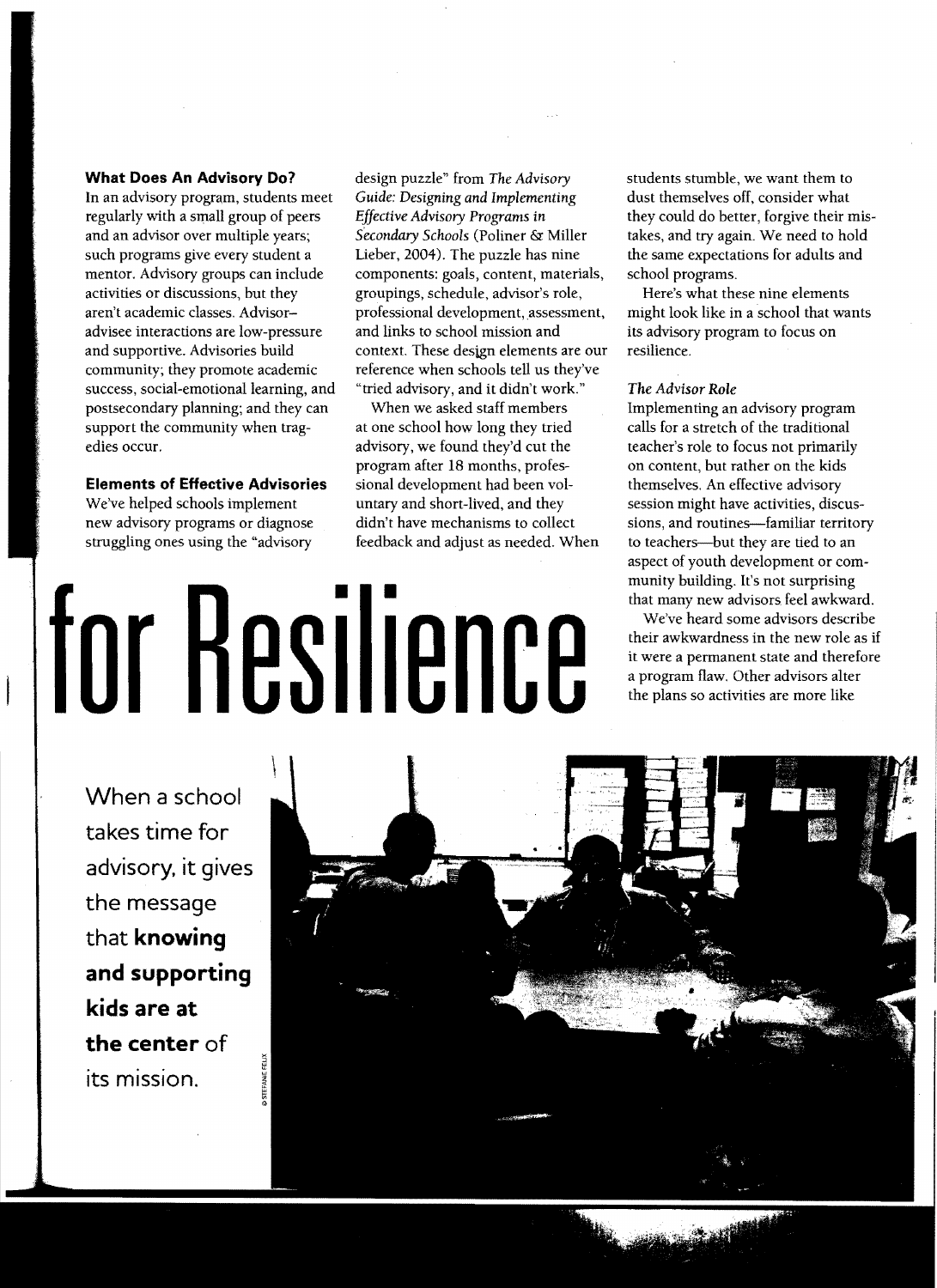those in a class, the advisor's comfort zone. A teacher might replace a "turnand-talk" with writing three sentences, or keep chairs in rows instead of forming a circle so advisees face one another. These teachers may feel more comfortable in the short term, but they aren't taking the risk of learning to be an advisor.

In a January 2011 60 *Minutes*  interview, jazz musician Wynton Marsalis said, "if you're not making mistakes, you're not trying"-sound advice for students and advisors. Both new and experienced advisors need to be resilient, expect to stumble at times, work at improving, and forgive themselves for mistakes.

How can the design team and principal help teachers stretch to become advisors? It helps to be conscious of language. The words *teacher, student,*  and *class period* evoke academic images. Schools can be careful to consistently use the words advisor, *advisee,*  and *advisory meeting* to help adults make the shift. It's essential that the adults see advisory as a set of relationships, not just a time slot.

The advisor role needs to be carefully articulated. Even when resilience is the overall goal, design teams need to determine which aspects of resilience they'll focus on: academic challenges, risky teen situations, envisioning a positive future, managing stress, or ensuring that everyone has a support system for a crisis. Regarding discipline challenges, should the advisor be directly involved or act as a behind-the-scenes coach? Will advisors play a central role in making referrals and contacting parents and caregivers? If advisors are unclear about the responsibilities and limits of their role, they may shape their role around personal preferences instead of the larger vision for the program (Bolman &: Deal, 2003).

It's essential that the adults see advisory as **a set of relationships, not just a time slot.** 

### *Professional Development*

School leaders and design teams need to provide thorough professional development to prepare advisors. The most effective workshops have the same feel as an advisory group-a small size, with rituals to establish a sense of community. Having small workshops can be difficult, especially in large schools, but they're that much more important because advisors, like advisees, may have forgotten what a more intimate atmosphere feels like or how to create one.

Many advisor skills take time to develop. Needham High School in Needham, Massachusetts, spent a year strengthening advisors' communication and coaching skills. Their goal was to model in language used by adults the belief that what mattered most was effort and perseverance, two hallmarks of resilience. The school's leadership team read *Mindset*  by Carol Dweck (Random House, 2006). Advisory committee members led workshops on coaching skills for the rest of the faculty at which they shared readings on Dweck's concept of a growth versus a fixed-intelligence mind-set. Principal Jonathan Pizzi focused instructional rounds on how classroom practices could foster resilience throughout the day.

This learning changed teachers' language. For instance, faculty committed themselves to avoid saying "good luck" to students, because they wanted to underscore that success was about effort and preparation, not the capriciousness of luck.

### *Content, Fonnat, Rituals, and Materials*

Krovetz (1999) lists four attributes resilient people share: social competence, autonomy, problem-solving skills, and sense of purpose and future. Your school can plan advisory sessions and routines to nurture these attributes. For example, advisory sessions can include discussions, reflections, and exercises to expand advisees' goalsetting, self-assessment, negotiation, collaboration, and communication skills.

It's important to note, however, that resilience is a habit of mind and a skill set that takes practice, not a string of one-time activities. A given activity might introduce an aspect of listening or speaking, but the best way to build these skills is to have a ritual of frequent conversations on topics important to advisees. Advisors can help the group craft norms for good discussions, use varied discussion formats and techniques, and coach advisees when needed. Advisors might also discuss resilience and lead roleplays about what a person who is resilient might say, do, or think after, say, failing a test.

Other activities and routines help develop additional attributes of resilience. Many advisees need help managing time and tasks. Advisories can have a weekly ritual to manage last week's undone tasks and this week's to-do list, which gives students practice at planning and dealing with frustration.

Service projects, demonstrations of advisees' hobbies and passions, and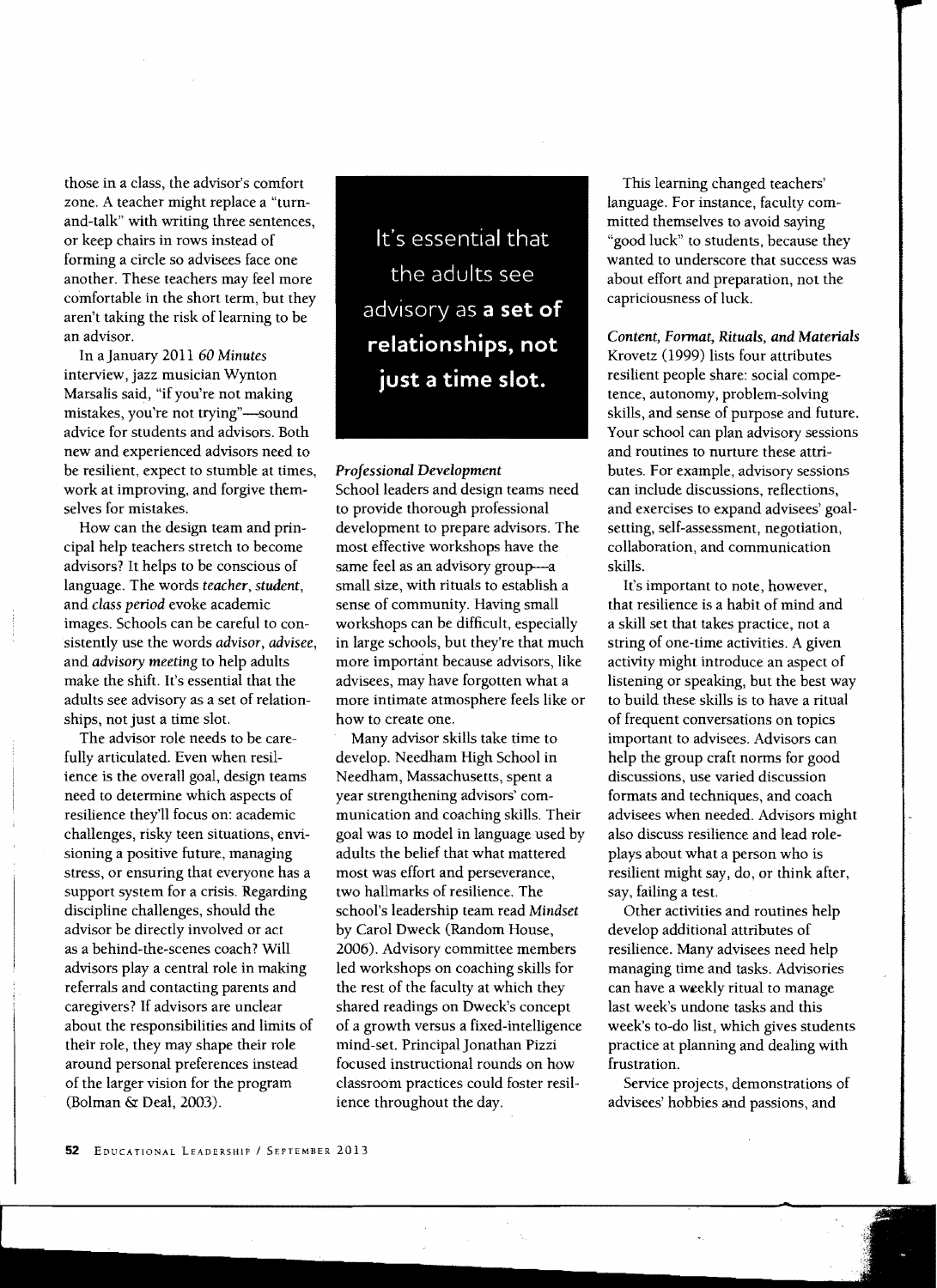activities to explore careers foster a sense of meaning and future. Exercises and discussions about making healthy decisions contribute to skills for autonomy. Formats and activities that promote team building and leadership build social competencies, as do rituals for sharing stories, hopes, losses, and triumphs. Having established rituals is crucial for when crises arise.

For example, at Natick High School in Natick, Massachusetts, many "Community Seminar" advisory groups use a ritual that asks about high or low moments in advisees' lives during the last week. They celebrate accomplishments and offer support and problem solving for challenges. Advisees who share that they got a part-time job or finished a science project on time are acknowledged for successes that are often marginalized in the school's academic culture. Students who are falling behind in their homework hear that they're not alone and sometimes find partners for study sessions.

Some specific practices take time to establish. These include listening carefully and respectfully, having creative problem-solving conversations, and using self-assertion skills to seek support-all while ensuring that a sense of safety underlies the whole discussion. Schools may take many steps and a few years to establish such practices.

Most schools will find it useful to plan out the advisory sessions and rituals for the first two to three years, distributing materials that include many low-threat go-rounds, normsetting exercises, and specific activities on problem solving, healthy decision making, and respectful assertion. As advisors' skills deepen, planning teams can offer more flexible plans. Eventually, groups can generate their own conversations organically.



### *Scheduling*

It takes time to tell personal stories, sustain problem-solving discussions, and participate in meaningful exercises and projects. Both Washburne Middle School in Winnetka, Illinois, and Needham High School changed their advisory schedule when they made resilience a goal.

Washburne Middle School has had advisories since the 1920s. During the early 2000s, the program focused primarily on academics. Only core subject-area teachers served as advisors, and groups met at the end of every day for short blocks of time. That time was sufficient to check on assignments, overdue homework, and backpack organization, but it wasn't enough once the school began to refocus advisories on social and emotional learning in 2008. After much research and exploration, Washburne crafted its program around the four Rs of relationships, responsibility, resilience, and reflection. The school got all faculty members involved to make

smaller groups and redesigned the schedule so advisory could meet twice per week for 30 minutes each time.

Needham High School wasn't prepared to reinvent the school schedule; few schools have that luxury. Instead, groups meet midmorning every day for 10-minute advisories and monthly for an additional 40-minute block of time. Brad Walker, the social-emotional learning committee chair, explains:

Because we have an irregular rotating schedule, the advisor is the only adult who sees a given student every day. Our daily meetings allow for advisoradvisee contact and check-ins, whereas our monthly meetings allow for longer discussions, community building, and skill-building experiences.

### *Groupings*

Fostering resilience requires advisors to know their individual students and the hurdles they face. Small groups are best. Advisor Marc Seiden from Boston Green Academy, a charter school in the Boston public schools, described the school's 2012 grouping dilemma: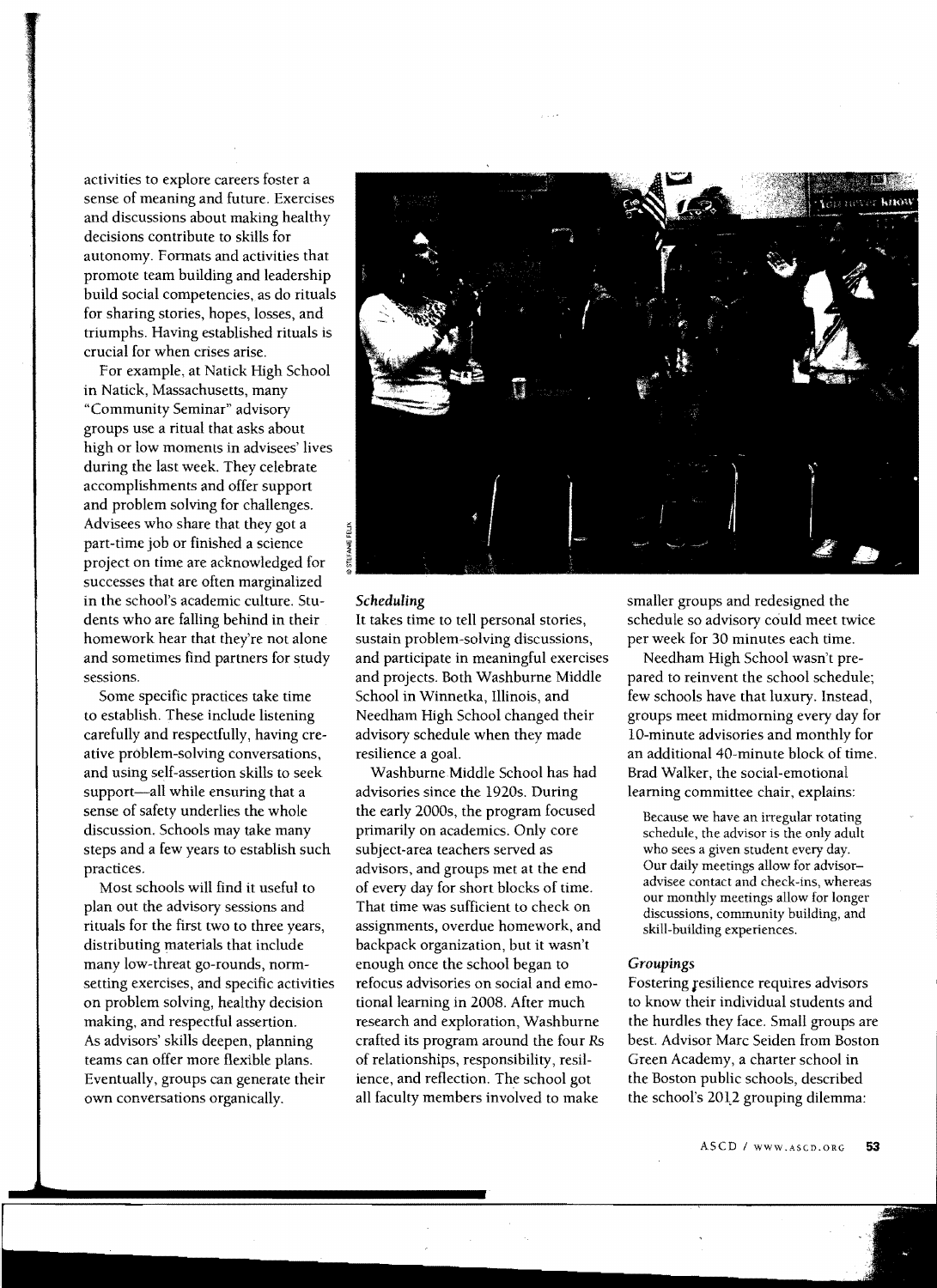We had really big advisory groups-20 or so kids. All didn't matter. Kids would get<br>to the room, see it was a big passive, deferring to authority

However, all the schools mentogether as long as they can, **Organizational Resilience**  looping over multiple years.

Advisors who stay with advisees over multiple grades can experience a con nection they couldn't develop in a single academic year.

Groupings can affect the overall school culture, making it more supportive, helping kids feel known, and lessening divisions.

### *Aligning with School Mission and Context*

The values promoted in advisory should be expressed throughout the school. Advisory can be a cultureshaping platform for students' experience of the school. It is not, however, a cure-all. If the rest of the school day leaves students feeling isolated, anonymous, and defeated, those feelings can overwhelm short, periodic attempts to build community and grit.



**•** 

To link advisory and its values to the school as a whole, consider the following questions:

• How do you connect advisory with guidance counseling? With schoolwide student voice and leadership?

• What are the depth and tone of your orientation programs for new students and of your induction efforts for new teachers?

• Do your school spirit events foster a positive spirit or rivalries that can lead to hazing?

• Do your discipline and academic practices represent a growth mind-set?

### *Assessment and Feedback*

As the saying goes, change is inevitable; learning is optional. Every advisory program will change over time. It will change because the

 coordinating team is assessing in materials, scheduling, because a new challenge or ready for topics and formats that would've been too big a

Our discussions with educators from both affluent and high-poverty areas reveal different challenges to adult resilience-in ways that parallel the challenges of many students from these two types of communities. An advisor in a wealthy suburban school said, "We're accustomed to being excellent at everything we do. This new advisor role is really stressful." After observing the new advisory groups, the assistant principal in this school reflected, "I love working with teachers who hold themselves to high standards. But I keep hearing that<br>teachers are holding themselves to an unreasonable and unspoken standard that's about being excellent, every time, including the first time through." Such immediate success isn't likely, and expecting it is counterproductive to resilience. .

54 EDUCATIONAL LEADERSHIP / SEPTEMBER 2013